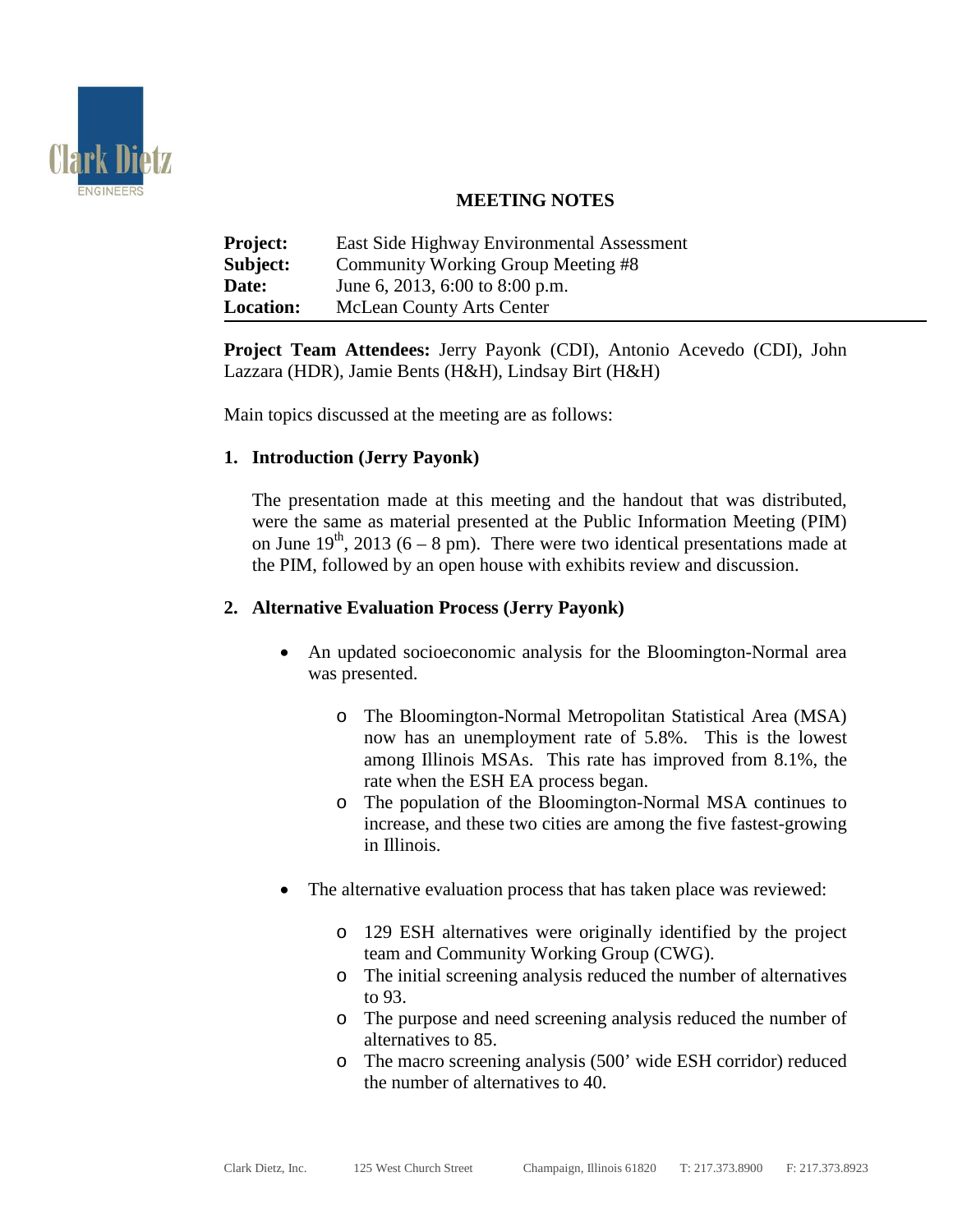**Meeting Notes** East Side Highway Environmental Assessment CWG #8 – June 6, 2013 Page 2

- o The alignment analysis (ESH roadway alignments and interchanges) reduced the number of alternatives to 4.
- o Four alternatives were considered in the Environmental Assessment (EA), the current phase of the project. The analysis of these four alternatives will be presented to the FHWA and resources agencies in September for their concurrence on the Preferred Alternative.
- The four alternatives considered in the EA analysis were reviewed. Geometric changes in the four alternatives have occurred since the alignment analysis, including a reduction in size for several interchanges, realigning the alternatives at Fort Jesse Road, modifying the type of interchange at Ireland Grove, moving the Towanda-Barnes interchange to Cheneys Grove Road and replacing the I-74 cloverleaf interchange with a trumpet interchange to reduce impacts.
- The Focus Working Groups (FWGs) and CWGs provided valuable input used in screening and revising alternatives.

### **3. Environmental Assessment Evaluation (Jerry Payonk)**

- The EA analysis determined that alternatives using Northtown Road near I-55 (Alternatives 124 and 125) would have higher wetland impacts than alternatives using Ziebarth Road (Alternatives 126 and 127). It also showed that the interchange at I-55 associated with Alternatives 124 and 125 would be more complex, and therefore difficult and costly to construct compared to Alternatives 126 and 127.
- After Alternatives 124 and 125 were eliminated for reasons stated above, Alternatives 126 and 127 remained. Impacts for these two alternatives were less differentiating and it was less clear which alternative could be recommended as a Preferred Alternative. As a result, the Project Study Group (PSG) recommended additional public input on the remaining two alternatives.
- The environmental impacts for Alternatives 126 and 127 from the EA analysis were reviewed.
- A CWG member stated that it appeared that Alternative 127 impacted three times as much farmland as Alternative 126, due to the ESH cutting off access to farmland. Alternative 127 is aligned on CR 2000 N, and if that alternative is selected, another rural road needs to be developed east of CR 2000 N for farm traffic. Alternative 127 should be moved further east, and existing CR 2000 N should be left in place. The presentation needs to clearly state that 127 would require the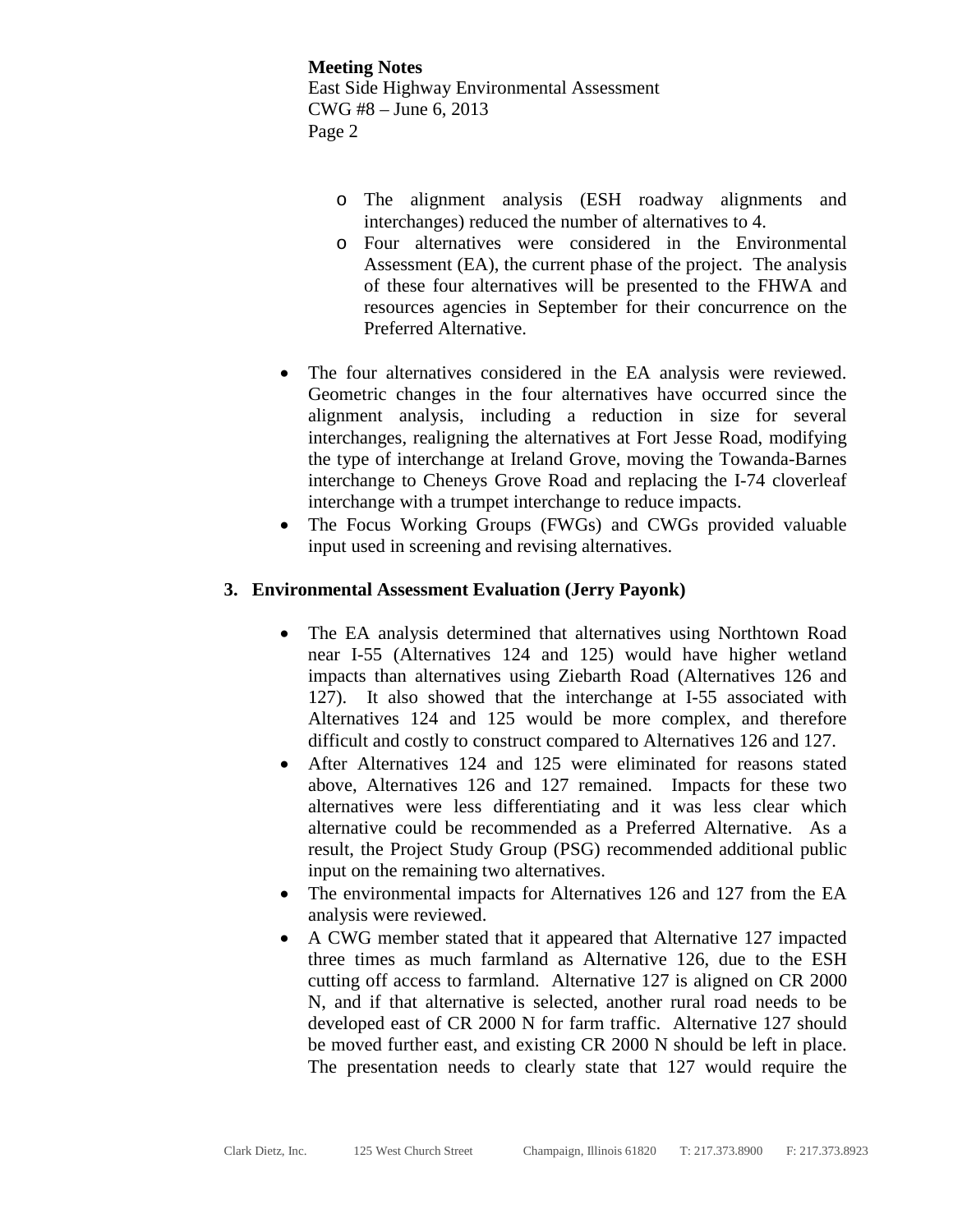**Meeting Notes** East Side Highway Environmental Assessment CWG #8 – June 6, 2013 Page 3

removal of CR 2000 N, because the removal of this road affects farmers.

- o John Lazzara (HDR) stated that moving Alternative 127 east would preserve CR 2000 N, but it would require greater use of farmland.
- o *Postscript: This comment assumes the ESH alternatives will not provide east-west access. The ESH will provide east-west access, using either underpasses or overpasses. The comment regarding CR 2000 N is accurate.*
- A CWG member asked if there is funding to build a new north-south rural road to replace CR 2000 N. The member also commented that if there needs to be an ESH, it appears that the two alternatives left are the two alternatives that should be considered.
	- o The need for a new north-south rural road will be considered in the EA.
- A CWG member asked if the EA analysis considered the wetland restoration at The Grove.
	- o Jamie Bents (H&H) stated that the EA analysis did not consider this impact (the analysis to select the Preferred Alternative considered direct impacts to wetlands), but this will be studied for the Preferred Alternative. The project team will study the water quality effects of the Preferred Alternative and recommend Best Management Practices (BMPs) for that alternative.
	- o Lindsay Birt (H&H) stated that a pollutant loading assessment will be completed for the Preferred Alternative so BMPs can be identified.
- A CWG member asked if the PIM would have an open question-andanswer session following the presentation.
	- o Jerry Payonk stated that there are two formal presentations that night, and in order to have time for both, questions will be discussed during the open house portion of the meeting.
- A CWG member asked if the aerial photography used for mapping could be updated to show current development.